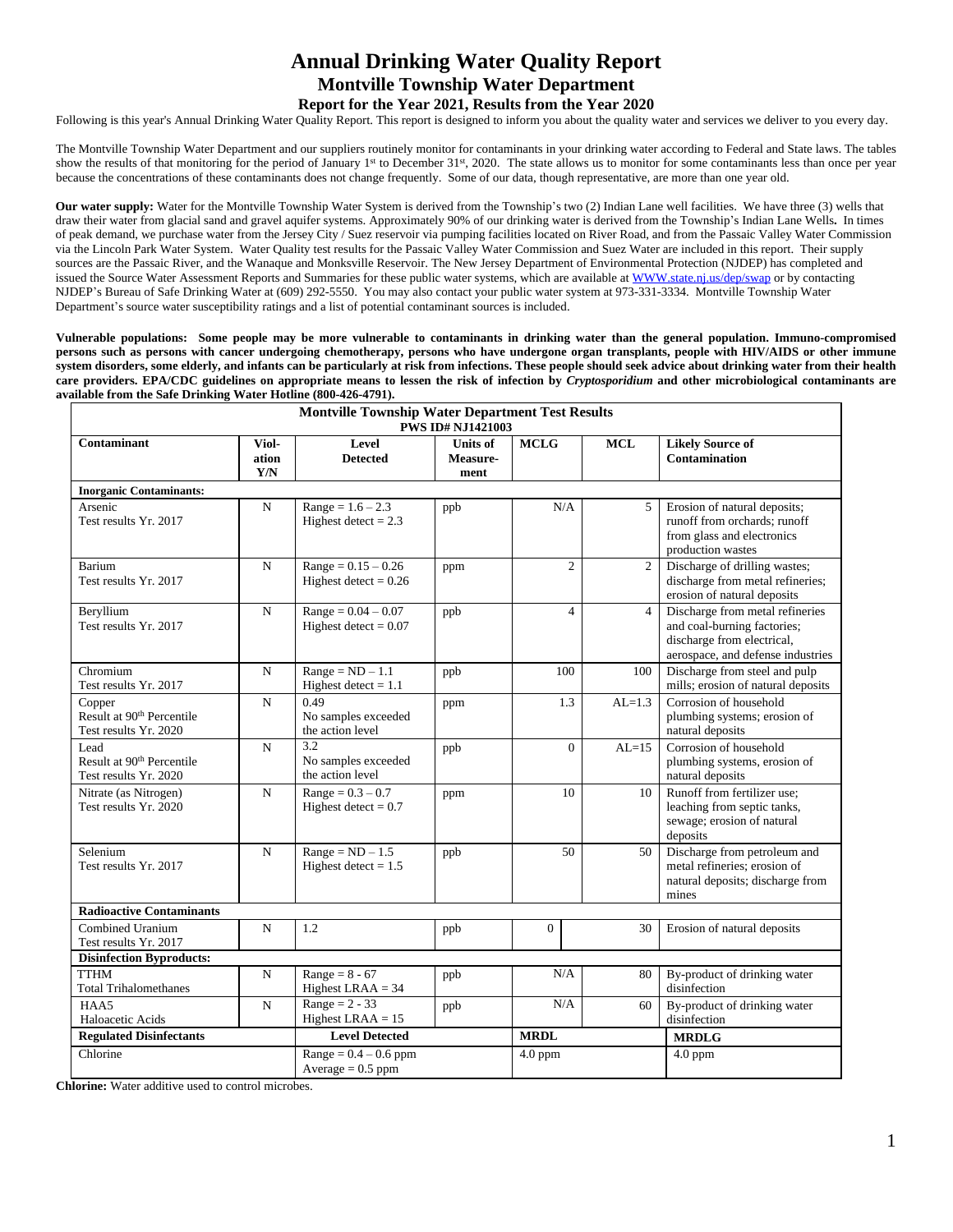HAA5 and TTHM compliance is based on a Locational Running Annual Average (LRAA), calculated at each monitoring location. The LRAA calculation is based on four completed quarters of monitoring results.

**Unregulated Contaminant Monitoring:** The Montville Water Department monitored for the following unregulated contaminants in 2020. Unregulated contaminants are those for which the US Environmental Protection Agency (EPA) or the New Jersey Department of Environmental Protection (NJDEP) has not established drinking water standards. The purpose of unregulated contaminant monitoring is to assist the EPA and NJDEP in determining the occurrence of unregulated contaminants in drinking water and whether regulation is warranted. Per – and polyfluoroalkyl substances (PFAS) are widely found in the environment. EPA has identified a health advisory level for two PFAS analytes, PFOA and PFOS 0.070 ppb either singly or combined, and NJDEP has adopted new drinking water standards (Maximum Contaminant Levels (MCLs)) for PFOA and PFOS of 14 ng/L (ppt) and 13 ng/L (ppt), respectively, as of January 2021. The detected levels of PFOA and PFOS found are below DEP's MCLs.

**Parts per trillion (ppt) or nanogram per liter** - one part per trillion corresponds to one minute in 20,000 years, or a single penny in \$100,000,000.

| Contaminant                      | <b>Level Detected</b> | <b>Units of Measurement</b> | Likely source                                 |
|----------------------------------|-----------------------|-----------------------------|-----------------------------------------------|
| (PFOS)                           | $Range = ND - 4.1$    | ppt                         | Used in the manufacture of                    |
| Perfluorooctane Sulfonate        |                       |                             | fluoropolymers.                               |
| (PFOA)<br>Perfluorooctanoic Acid | $Range = 3.5 - 5.2$   | ppt                         | Used in the manufacture of<br>fluoropolymers. |

### **What are PFOA and PFOS?**

Perfluorooctanoic acid (PFOA) and perfluorooctane sulfonate (PFOS) are per- and polyfluoroalkyl substances (PFAS), previously referred to as perfluorinated compounds, or PFCs, that are man-made and used in industrial and commercial applications. PFOA was used as a processing aid in the manufacture of fluoropolymers used in non-stick cookware and other products, as well as other commercial and industrial uses based on its resistance to harsh chemicals and high temperatures. PFOS is used in metal plating and finishing as well as in various commercial products. PFOS was previously used as a major ingredient in aqueous film forming foams for firefighting and training, and PFOA and PFOS are found in consumer products such as stain resistant coatings for upholstery and carpets, water resistant outdoor clothing, and grease proof food packaging. Although the use of PFOA and PFOS has decreased substantially, contamination is expected to continue indefinitely because these substances are extremely persistent in the environment and are soluble and mobile in water. More information can be found at: [https://www.state.nj.us/dep/wms/bears/docs/2019-4-15-FAQs\\_PFOS-PFOA-websites-OLA%204-24-19SDM-\(003\).pdf](https://www.state.nj.us/dep/wms/bears/docs/2019-4-15-FAQs_PFOS-PFOA-websites-OLA%204-24-19SDM-(003).pdf)

Passaic Valley Water Commission (PVWC) is a major supplier of drinking water in Northern New Jersey. PVWC's main facility is the Little Falls Water Treatment Plant located in Totowa, NJ. Water diverted from the Passaic and Pompton Rivers is treated, filtered and disinfected at the plant. Treated water is then mixed with treated water from the North Jersey District Water Supply Commission's Wanaque Reservoir treatment plant.

| North Jersey District Water Supply Commission (NJDWSC) 2020 Test Results PWS ID #NJ1613001 |                       |                                                                             |                                     |                |                                                  |                                                                                                      |  |  |  |  |  |  |  |
|--------------------------------------------------------------------------------------------|-----------------------|-----------------------------------------------------------------------------|-------------------------------------|----------------|--------------------------------------------------|------------------------------------------------------------------------------------------------------|--|--|--|--|--|--|--|
| Contaminant                                                                                | Viola-<br>tion<br>Y/N | Level<br><b>Detected</b>                                                    | <b>Units of</b><br>Measure-<br>ment | <b>MCLG</b>    | <b>MCL</b>                                       | <b>Likely Source of</b><br><b>Contamination</b>                                                      |  |  |  |  |  |  |  |
| <b>Microbiological Contaminants</b>                                                        |                       |                                                                             |                                     |                |                                                  |                                                                                                      |  |  |  |  |  |  |  |
| Turbidity                                                                                  | N                     | <b>Highest Measurement</b><br>0.9<br>$Range = 0.01 - 0.9$<br>$99.1\% < 0.3$ | <b>NTU</b>                          | $\overline{0}$ | <b>TT</b><br>0.3 NTU<br>$%$ Of the<br><b>NTU</b> | Soil runoff                                                                                          |  |  |  |  |  |  |  |
| Total Organic Carbon (%)                                                                   | N                     | Removal Ratio<br>$0.8 - 1.1$                                                | $\%$                                | NA.            | $TT = \%$<br>removal                             | Naturally present in the<br>environment                                                              |  |  |  |  |  |  |  |
| <b>Inorganic Contaminants:</b>                                                             |                       |                                                                             |                                     |                |                                                  |                                                                                                      |  |  |  |  |  |  |  |
| Barium                                                                                     | N                     | 0.008                                                                       | ppm                                 | 2              | 2                                                | Discharge of drilling wastes;<br>discharge from metal refineries;<br>erosion of natural deposits     |  |  |  |  |  |  |  |
| Nitrate (as Nitrogen)                                                                      | N                     | 0.15                                                                        | ppm                                 | 10             | 10                                               | Runoff from fertilizer use;<br>leaching from septic tanks,<br>sewage; erosion of natural<br>deposits |  |  |  |  |  |  |  |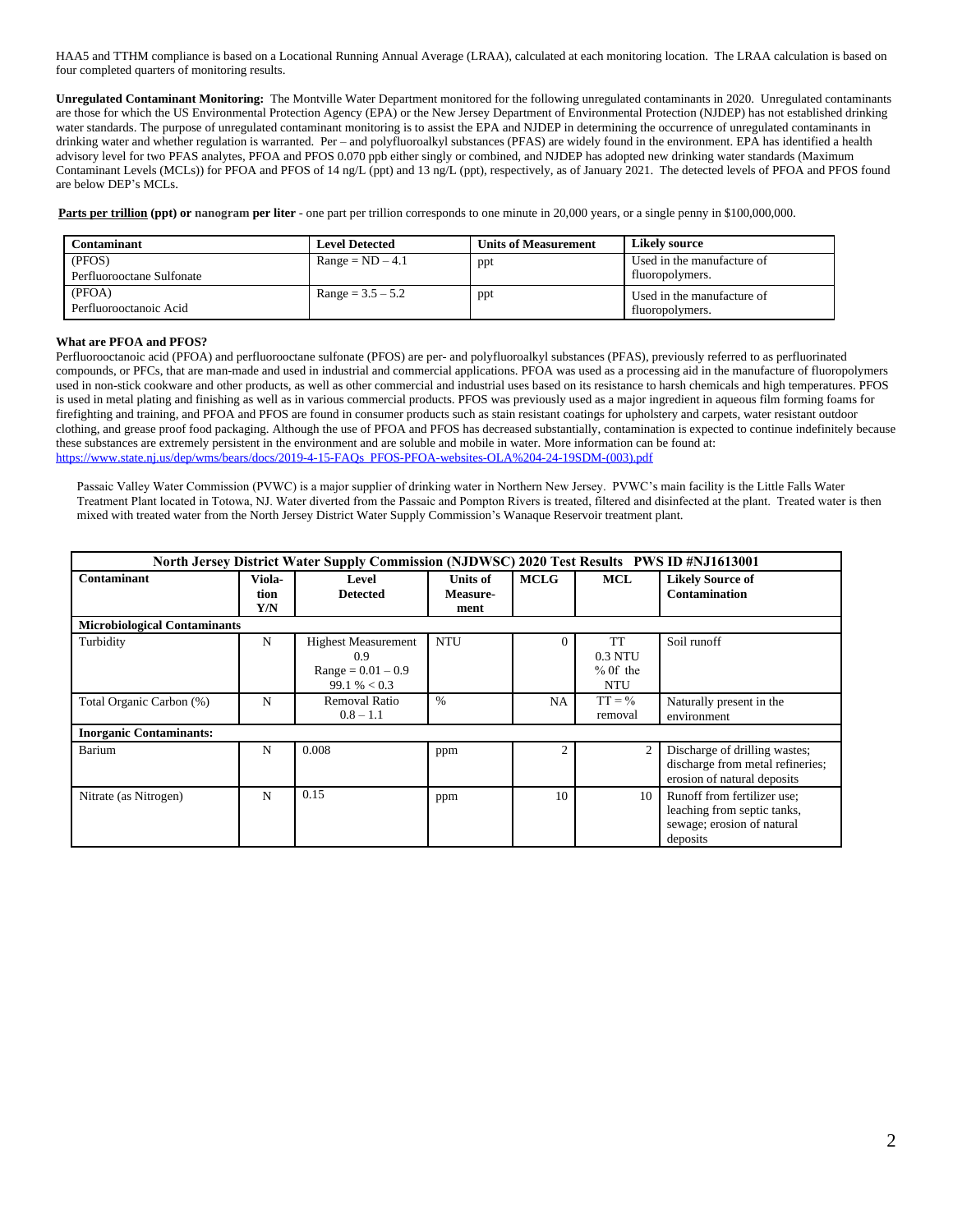| <b>Jersey City /Suez 2020 Test Results</b><br>PWS ID#s NJ1605002 / NJ0906001<br><b>MCL</b> |                       |                                                                   |                                     |                     |                                                                           |                                                                     |                                                                                                   |  |  |  |  |  |
|--------------------------------------------------------------------------------------------|-----------------------|-------------------------------------------------------------------|-------------------------------------|---------------------|---------------------------------------------------------------------------|---------------------------------------------------------------------|---------------------------------------------------------------------------------------------------|--|--|--|--|--|
| Contaminant                                                                                | Viola-<br>tion<br>Y/N | Level<br><b>Detected</b>                                          | <b>Units of</b><br>Measure-<br>ment | <b>MCLG</b>         |                                                                           |                                                                     | <b>Likely Source of Contamination</b>                                                             |  |  |  |  |  |
| <b>Microbiological Contaminants:</b>                                                       |                       |                                                                   |                                     |                     |                                                                           |                                                                     |                                                                                                   |  |  |  |  |  |
| Turbidity                                                                                  | $\mathbf N$           | $Range = 0.06 - 0.24$<br>100 % samples $< 0.3$                    | <b>NTU</b>                          | $\Omega$            | $TT = \%$<br>of<br>monthly<br>samples<br>< 0.3<br><b>NTU</b><br>$TT = \%$ | Soil runoff                                                         |                                                                                                   |  |  |  |  |  |
| Total Organic Carbon (%)                                                                   | N                     | $Range = 1.0 - 1.3$<br>removal<br>100 %<br>$(25 - 50 %$ required) |                                     | <b>NA</b>           | Naturally present in the<br>environment                                   |                                                                     |                                                                                                   |  |  |  |  |  |
| <b>Inorganic Contaminants:</b>                                                             |                       |                                                                   |                                     |                     |                                                                           |                                                                     |                                                                                                   |  |  |  |  |  |
| Barium                                                                                     | $\mathbf N$           | 0.02                                                              | ppm                                 | $\overline{2}$<br>2 |                                                                           |                                                                     | Discharge of drilling wastes;<br>discharge from metal refineries;<br>erosion of natural deposits  |  |  |  |  |  |
| Chromium                                                                                   | $\mathbf N$           | 1.3                                                               | ppb                                 | 100                 | 100                                                                       | Discharge from steel and pulp<br>mills; erosion of natural deposits |                                                                                                   |  |  |  |  |  |
| Nitrate (as Nitrogen)                                                                      | $\mathbf N$           | $Range = 0.11 - 0.44$<br>Highest detect = $0.44$                  | ppm                                 | 10                  | 10                                                                        |                                                                     | Runoff from fertilizer use:<br>leaching from septic tanks,<br>sewage; erosion of natural deposits |  |  |  |  |  |
| Nickel                                                                                     | N                     | 0.8                                                               | ppb                                 | N/A                 |                                                                           | Erosion of natural deposits                                         |                                                                                                   |  |  |  |  |  |
| <b>Microbiological Contaminants:</b>                                                       |                       |                                                                   |                                     |                     |                                                                           |                                                                     |                                                                                                   |  |  |  |  |  |
| E.coli Bacteria<br>Y                                                                       |                       | 1 in august 2020                                                  |                                     | $\Omega$            | $\Omega$                                                                  |                                                                     | Human and animal fecal waste                                                                      |  |  |  |  |  |
| <b>Secondary Contaminant</b>                                                               |                       | <b>Level Detected</b>                                             | <b>Units of Measurement</b>         |                     |                                                                           | <b>RUL</b>                                                          |                                                                                                   |  |  |  |  |  |
| Sodium<br>Test results Yr. 2020                                                            |                       | $Range = 36 - 60$                                                 | ppm                                 |                     |                                                                           |                                                                     | 50                                                                                                |  |  |  |  |  |

**Suez Water exceeded the Recommended Upper Limit for sodium. For healthy individuals, the sodium intake from water is not important, because a much greater intake of sodium takes place from salt in the diet. However, sodium levels above the Recommended Upper Limit (RUL) may be of concern to individuals on a sodium restricted diet.**

**E. coli are bacteria whose presence indicates that the water may be contaminated with human or animal wastes. Microbes in these wastes can cause shortterm effects, such as diarrhea, cramps, nausea, headaches, or other symptoms. They may pose a special health risk for infants, young children, and people with severely compromised immune systems.** 

#### **DEFINITIONS:**

In the "Test Results" tables you may find some terms and abbreviations you might not be familiar with. To help you better understand these terms we've provided the following definitions:

Non-Detects (ND) - laboratory analysis indicates that the contaminant.

Parts per million (ppm) or Milligrams per liter (mg/l) - one part per million corresponds to one minute in two years or a single penny in \$10,000.

Parts per billion (ppb) or Micrograms per liter - one part per billion corresponds to one minute in 2,000 years, or a single penny in \$10,000,000.

Parts per trillion (ppt) or nanogram per liter - one part per trillion corresponds to one minute in 20,000 years, or a single penny in \$100,000,000.

Picocuries per liter (pCi/L) - picocuries per liter is a measure of the radioactivity in water.

Nephelometric Turbidity Unit (NTU) - nephelometric turbidity unit is a measure of the clarity of water. Turbidity in excess of 5 NTU is just noticeable to the average person.

Action Level - the concentration of a contaminant which, if exceeded, triggers treatment or other requirements which a water system must follow.

Treatment Technique (TT) - A treatment technique is a required process intended to reduce the level of a contaminant in drinking water.

Maximum Contaminant Level - The "Maximum Allowed" (MCL) is the highest level of a contaminant that is allowed in drinking water. MCLs are set as close to the MCLGs as feasible using the best available treatment technology.

Maximum Contaminant Level Goal -The "Goal"(MCLG) is the level of a contaminant in drinking water below which there is no known or expected risk to health. MCLGs allow for a margin of safety.

Secondary Contaminant- Substances that do not have an impact on health. Secondary Contaminants affect aesthetic qualities such as odor, taste or appearance. Secondary standards are recommendations, not mandates.

Recommended Upper Limit (RUL) – Recommended maximum concentration of secondary contaminants. These reflect aesthetic qualities such as odor, taste or appearance. RUL's are recommendations, not mandates.

Maximum Residual Disinfectant Level (MRDL): The highest level of a disinfectant allowed in drinking water. There is convincing evidence that addition of a disinfectant is necessary for control of microbial contaminants.

Maximum Residual Disinfectant Level Goal (MRDLG): The level of a drinking water disinfectant, below which there is no known or expected risk to health. MRDLGs do not reflect the benefits of the use of disinfectants to control microbial contamination

Total Organic Carbon – Total Organ Carbon (TOC) has no health effects. However, TOC provides a medium for the formation of disinfection byproducts. The *Treatment Technique* for TOC requires that 35% - 45% of the TOC in the raw water is removed through the treatment processes.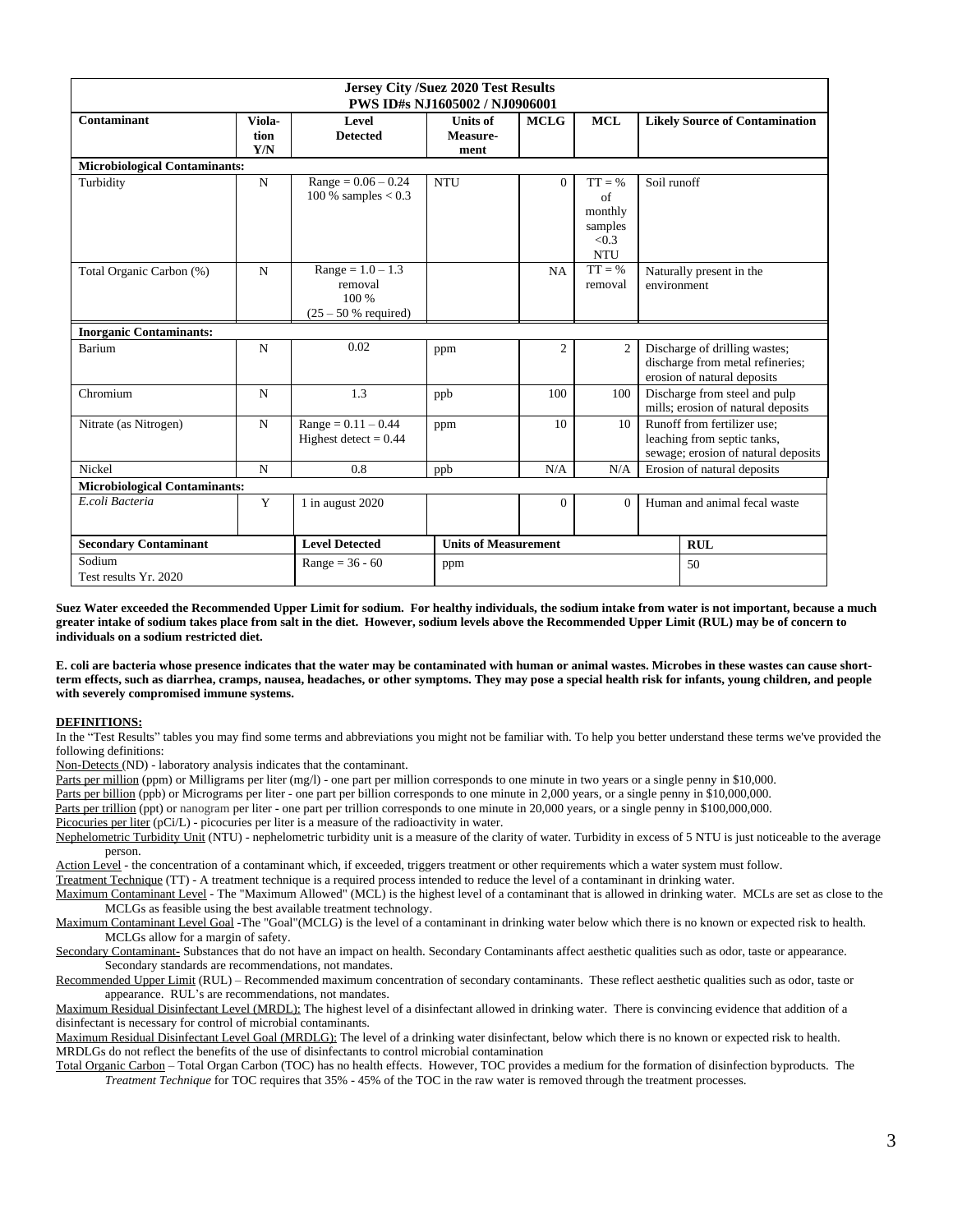Turbidity – Turbidity has no health effects. However, turbidity can interfere with disinfection and provide a medium microbial growth. Turbidity is measured as an indication of the effectiveness of the filtration process. The *Treatment Technique* for turbidity requires that no individual sample exceeds 1 NTU and 95% of the samples collected during the month must be less than 0.3 NTU.

#### **Unregulated Contaminant Monitoring Rule (UCMR4)**

Suez Water participated in the Unregulated Contaminant Monitoring Rule. Unregulated contaminants are those for which the EPA has not established drinking water standards. The purpose of unregulated contaminant monitoring is to assist the EPA and DEP in determining the occurrence of unregulated contaminants in drinking water and whether regulation is warranted. Our results are available upon request. For testing conducted within our service area, the following substances were found.

| <b>Unregulated Contaminant Monitoring</b> |      |                                |                                         |               |                                                                                                                                                              |  |  |  |  |  |  |  |
|-------------------------------------------|------|--------------------------------|-----------------------------------------|---------------|--------------------------------------------------------------------------------------------------------------------------------------------------------------|--|--|--|--|--|--|--|
| Contaminant                               | Unit | <b>NJDEP Guidance</b><br>Level | <b>Highest Level</b><br><b>Detected</b> | Range         | <b>Typical Source</b>                                                                                                                                        |  |  |  |  |  |  |  |
| Manganese                                 | ppb  | <b>NA</b>                      | 1.61                                    | $0.58 - 1.61$ | Naturally present in the environment; used in steel<br>production, fertilizer, batteries, and fireworks; drinking<br>water and wastewater treatment chemical |  |  |  |  |  |  |  |
| HAA5                                      | ppb  | <b>NA</b>                      | 38.7                                    | $15.4 - 38.7$ | By-product of drinking water disinfection                                                                                                                    |  |  |  |  |  |  |  |
| HAA6br                                    | ppb  | <b>NA</b>                      | 11.7                                    | $7.4 - 11.7$  | By-product of drinking water disinfection                                                                                                                    |  |  |  |  |  |  |  |
| HAA9                                      | ppb  | <b>NA</b>                      | 22.4                                    | $22.4 - 49.1$ | By-product of drinking water disinfection                                                                                                                    |  |  |  |  |  |  |  |

**Unregulated Contaminant Monitoring:** Suez Water monitored for the following unregulated contaminants. Unregulated contaminants are those for which the US Environmental Protection Agency (EPA) or the New Jersey Department of Environmental Protection (NJDEP) has not established drinking water standards. The purpose of unregulated contaminant monitoring is to assist the EPA and NJDEP in determining the occurrence of unregulated contaminants in drinking water and whether regulation is warranted. Per – and polyfluoroalkyl substances (PFAS) are widely found in the environment. EPA has identified a health advisory level for two PFAS analytes, PFOA and PFOS 0.070 ppb either singly or combined, and NJDEP has adopted new drinking water standards (Maximum Contaminant Levels (MCLs)) for PFOA and PFOS of 14 ng/L (ppt) and 13 ng/L (ppt), respectively, as of January 2021.

| <b>Contaminant</b>        | <b>Level Detected</b> | <b>Units of Measurement</b> | Likely source                              |
|---------------------------|-----------------------|-----------------------------|--------------------------------------------|
| (PFOS)                    | $Range = 5.8 - 8.4$   | ppt                         | Used in the manufacture of fluoropolymers. |
| Perfluorooctane Sulfonate |                       |                             |                                            |
| (PFOA)                    | $Range = 3.8 - 6.1$   | ppt                         | Used in the manufacture of fluoropolymers. |
| Perfluorooctanoic Acid    |                       |                             |                                            |

#### **What are PFOA and PFOS?**

Perfluorooctanoic acid (PFOA) and perfluorooctane sulfonate (PFOS) are per- and polyfluoroalkyl substances (PFAS), previously referred to as perfluorinated compounds, or PFCs, that are man-made and used in industrial and commercial applications. PFOA was used as a processing aid in the manufacture of fluoropolymers used in non-stick cookware and other products, as well as other commercial and industrial uses based on its resistance to harsh chemicals and high temperatures. PFOS is used in metal plating and finishing as well as in various commercial products. PFOS was previously used as a major ingredient in aqueous film forming foams for firefighting and training, and PFOA and PFOS are found in consumer products such as stain resistant coatings for upholstery and carpets, water resistant outdoor clothing, and grease proof food packaging. Although the use of PFOA and PFOS has decreased substantially, contamination is expected to continue indefinitely because these substances are extremely persistent in the environment and are soluble and mobile in water. More information can be found at: [https://www.state.nj.us/dep/wms/bears/docs/2019-4-15-FAQs\\_PFOS-PFOA-websites-OLA%204-24-19SDM-\(003\).pdf](https://www.state.nj.us/dep/wms/bears/docs/2019-4-15-FAQs_PFOS-PFOA-websites-OLA%204-24-19SDM-(003).pdf)

**Lead:** If present, elevated levels of lead can cause serious health problems, especially for pregnant women and young children. Lead in drinking water is primarily from materials and components associated with service lines and home plumbing. The Montville Water Department and its suppliers are responsible for providing high quality drinking water but cannot control the variety of materials used in plumbing components. When your water has been sitting for several hours, you can minimize the potential for lead exposure by flushing your tap for 30 second to 2 minutes before using water for drinking and cooking. If you are concerned about lead in your water, you may wish to have your water tested. Information on lead in drinking water, testing methods, and steps you can take to minimize exposure is available from the Safe Drinking Water hotline or at http:www.epa.gov/safewater/lead. However, for those served by a lead service line, flushing times may vary based on the length of the service line and plumbing configuration in your home. If your home is set back further from the street a longer flushing time may be needed. *To conserve water, other household water usage activities such as showering, washing clothes, and running the dishwasher are effective methods of flushing out water from a service line.* To determine if you have a lead service line, contact us at 973-331-3334.

# **Montville Township Water Department - PWSID # NJ1421003**

Montville Township MUA is a public community water system consisting of 3 wells and 2 purchased surface water sources.

This system's source water comes from the following: glacial sand and gravel aquifer systems.

This system purchases water from the following water systems: Passaic Valley Water Commission and Suez Water.

## **Susceptibility Ratings for Montville Township Water Department Sources**

The table below illustrates the susceptibility ratings for the seven contaminant categories (and radon) for each source in the system. The table provides the number of wells and intakes that rated high (H), medium (M), or low (L) for each contaminant category. For susceptibility ratings of purchased water, refer to the specific water system's source water assessment report.